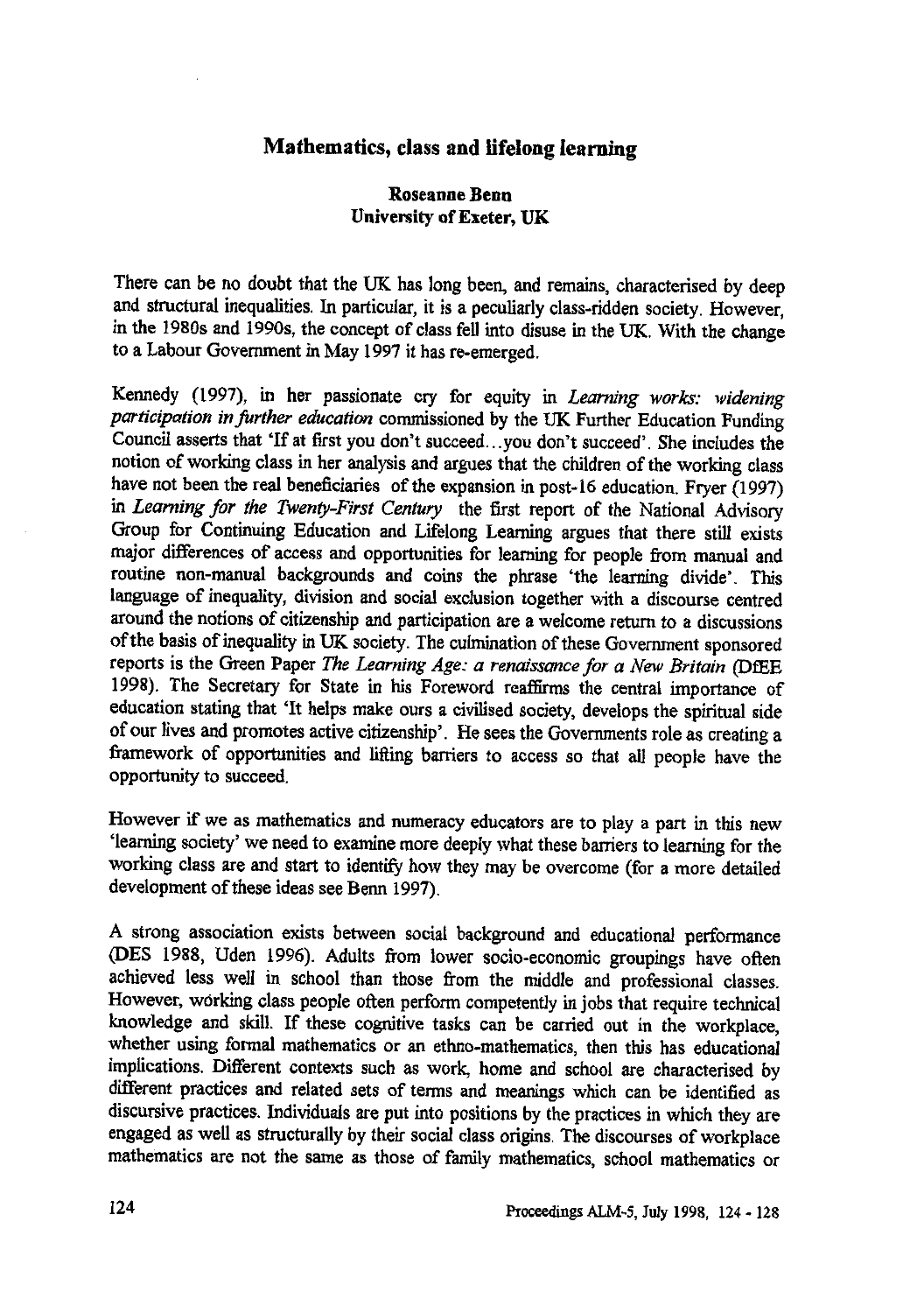**formal mathematics. They may** *be* **particularly disparate for the working class whose home and family does not fully resonate with that of school and the wider society (Evans and Harris 1991).**

**This is supported by evidence from the investigations carried out by Carraher and Schliemann (1988) into the mathematical knowledge of children from both lower and middle class socio-economic groups in the north-east of Brazil. It was anticipated that many of the students from the lower socio-economic groups would fail in mathematics due to poverty and consequent malnutrition. At the end of the year of the study, as expected 32 per cent of the lower class pupils who had participated in the study failed mathematics as compared to 2 per cent of the middle class youths. However, cognitive assessments were also carried out which showed that there were no substantial differences between the middle and lower class children in mathematical skills or understanding after the year of mathematics schooling. This raised questions about the neutrality of schools in assessing the cognitive competence of children.**

**In America, poor performance has been traced directly to both blatant and subtle discrimination and extreme poverty (National Science Foundation 1983): when students from the lower socio-economic groups are exposed to a good learning environment, they perform as well as any. So low achievement norms do not reflect ability; they reflect a lack of preparation and early exposure. Further research in America has shown that basic mathematical thought develops in a robust manner among lower and middle-class children. Children enter school with some mathematics knowledge, a desire to learn and the ability to perform adequately (Ginsburg and Russell 1981). But from the very early school years children are socialised into the roles that their socio-economic background determines (Apple 1982). Teacher expectation for working class or poor children is low, resulting in poor performance which is exacerbated through the years of schooling.**

**Streaming can severely disadvantage working class children and further contribute to low expectations by staff and pupils and continued deterioration of performance. If further streaming is on the basis of achievement rather than potential, this forms a trap which cannot be escaped. A differentiated curriculum completes the process through low level practical mathematics for the working class for eventual low level occupations and high level theoretical mathematics for the middle class for eventual high level occupations. This will result in active or passive alienation and resistance for the former and autonomous critical citizenship for the later. This background of mathematics education for working class will be brought into the adult education mathematics class.**

**Some of the barriers to participation operate particularly against the working class. Cost is a major perceived barrier and several national and regional surveys showed that sharp fee increases which have characterised some recent adult education provision have substantially affected participation by those from the lower socio-economic groups (McGivney 1990). Barriers to participation for the working class include time constraints especially for those doing part-time or shift work. Many adult education courses assume students possess a secure financial basis and plenty of time to study. Many working class women in particular have to work, function as adults and have childcare commitments without the middle class network of support for study (Clark 1993).**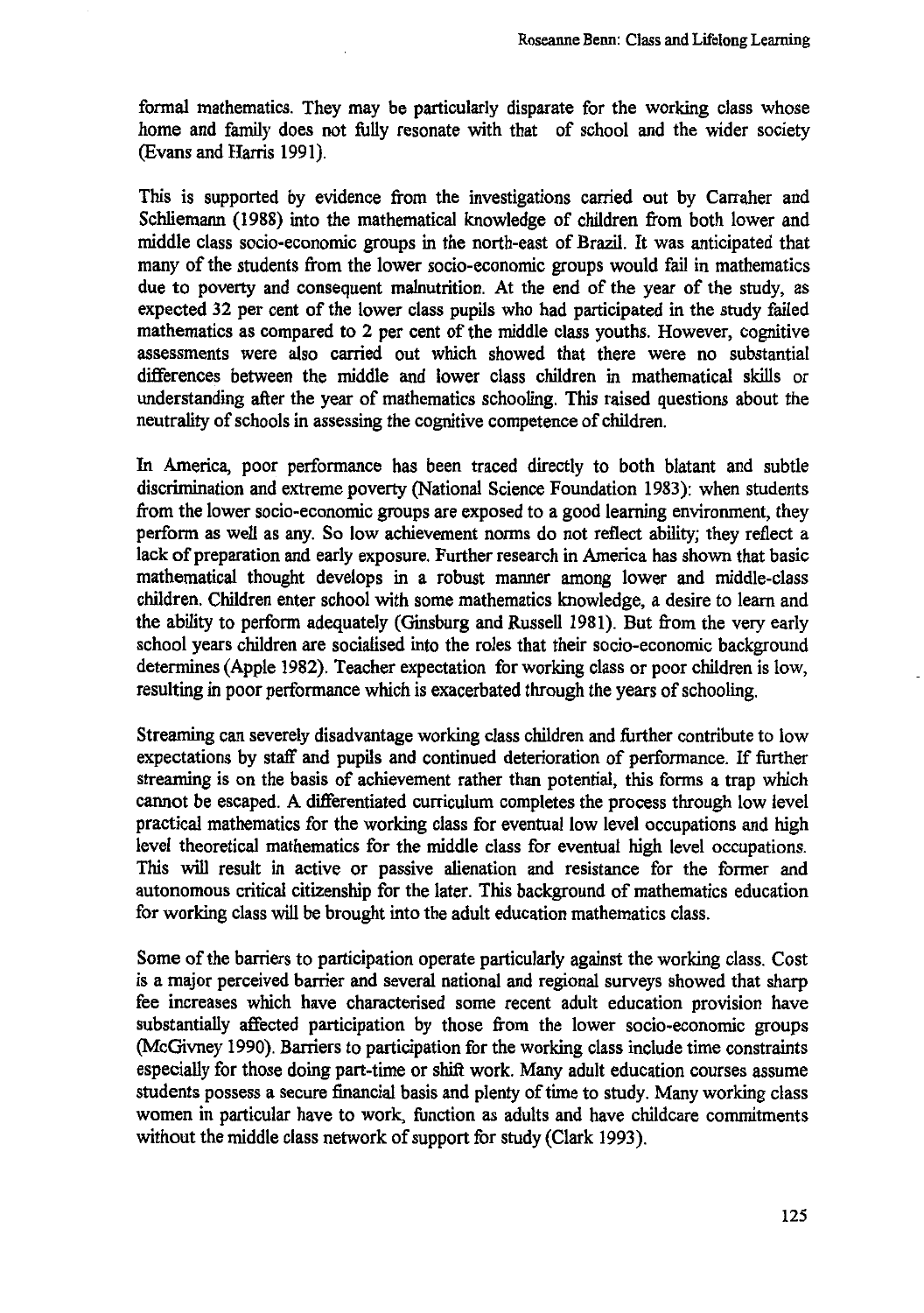**In addition, education is not seen as part of reference group norms. McGivney (1990) suggests that many people in working class occupations are hostile to the education system and hence to education in general which is particularly important as reference group attitudes and norms exert a powerful influence over attitudes and behaviour within this group. Effective recruitment therefore needs to be located in working class culture and perhaps through the workplace or word of mouth.**

**There is a further difficulty that student-centred, needs-meeting learning requires the ability in the learner to recognise, formulate and articulate the mathematics required and in the tutor to interpret and translate these needs. Many working class people find adult education centres unwelcoming places and are deterred by the timing and siting of classes, lack of creche facilities and chaotic and insensitive procedures at enrollment time. The lack of resources of the working class is an additional enormous disadvantage (Tuckett 1991).**

**A further barrier is the middle class nature of adult education itself In times of recession and the current preoccupation with the market, the tendency is for adult education to service those who most readily come forward. This tends to be those had reasonably good and positive experiences of initial schooling: the middle classes. Schuller effectively describes this as 'the phenomenon of second creaming: an increase in services principally benefits those who just failed to profit from what already existed, leaving others relatively worse off (1978: 25). People who have 'failed' the school system do not wish to repeat the failure. If school has reinforced cultural constraints arising from cultural and social class divisions, then many working class people may be programmed to feel that education is not for them. Voluntary learning is perceived to be part of the cultural pattern of higher socio-economic groups. The common language, shared experiences, implicit assumptions and agreed frames of reference of the middle classes establish the boundaries.**

**Simply put for the middle class adult education appears relevant for many working class people it does not. Research in an inner city school supports this class, rather than ability, divide (Walker 1988). It indicated that the more academically successful students were those whose culture converged with that of the teachers and that the strength of this 'intercultural articulation' determined the likely success of educational outcomes. The main cultural divergence was identified as that between the middle class teachers and the working class students. Where divergence was great, then success could only come from teachers developing cultural 'touchstones' that expanded the range of common interest between the two groups.**

**There is a widespread assumption that there is a fixed linear hierarchy of mathematical ability from the least able to the most able. Every person can be assigned a position on this hierarchy and few shift their position during their lifetime. Vygotsky (1962) argues that a learner's capabilities are not fixed but can be extended though social interaction. He acknowledges individual differences in mathematical attainment but suggests that the cognitive level of student response in mathematics is determined not by the 'ability' of the student but by the skill with which the teacher is able to engage the student in mathematical 'activity'. This implies a need for a pedagogy which relates to students' goals and culture. Students labeled as 'mathematically less able' can dramatically raise**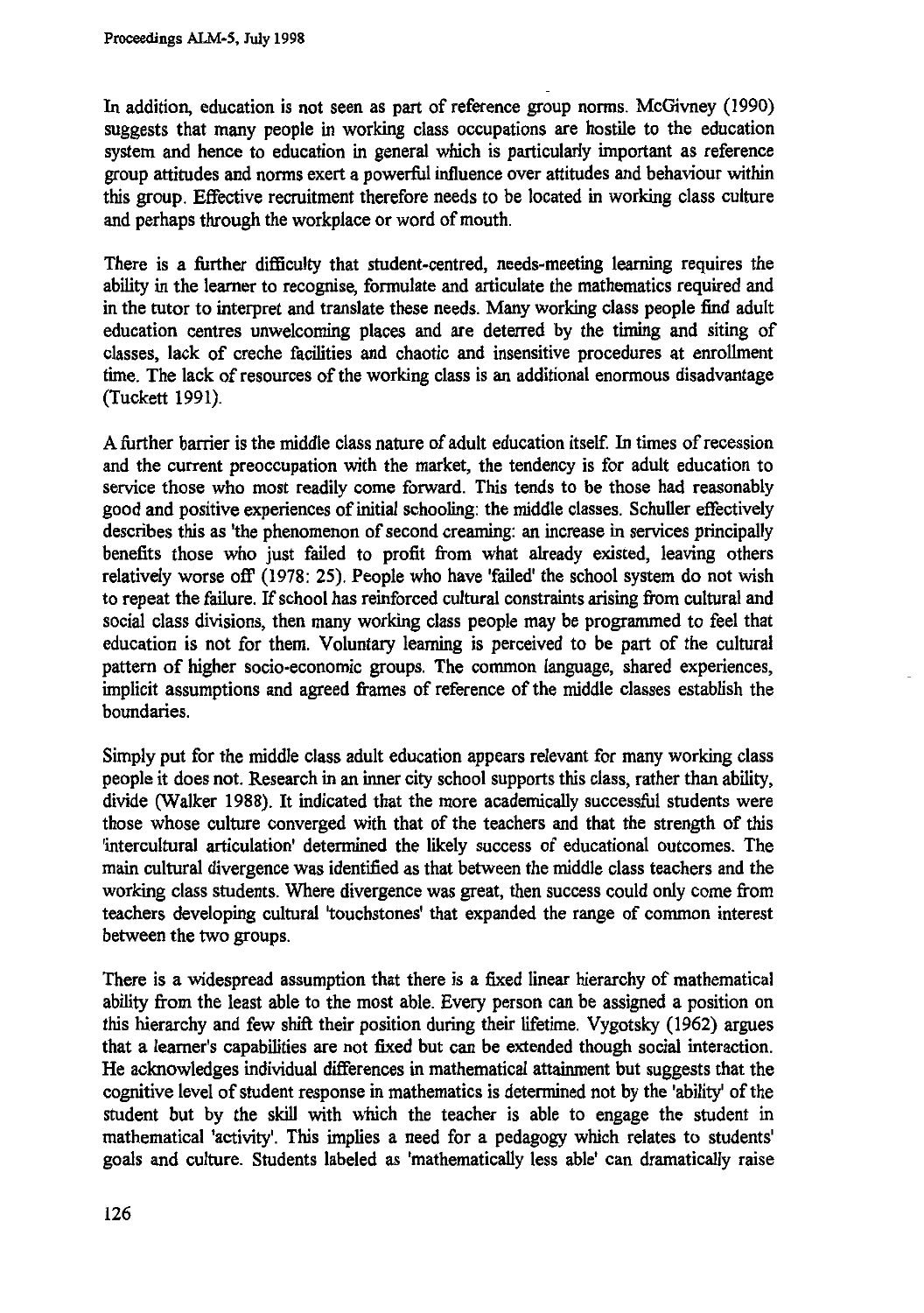**their levels of performance when they become engaged in socially- and culturally-related activities in mathematics (Ernest 1991).**

**To locate the concept of disadvantage in personalised or individualised explanations is to divert attention away from the more fundamental examination of the structural causes of poverty, inequality, educational divisiveness in our society and the vicious circle of poverty, poor educational performance and limited life chances. The problem is not located in the socially and educationally deprived but within the class divisions in our society. These are reflected in the value system inherent in much adult education.**

**An example of a situation where the 'correct' solution of a mathematics problem is clearly linked to middle-class norms and expectations is given by Ladson-Billings (1995). The problem given to a group of American youngsters was as follows:**

*It costs \$1.50 to travel each way on the city bus. A transit system fast pass' costs \$65 a month. Which is the more economical way to get to work, the daily fare or the fast pass?*

**The white middle-class youngsters suggested the daily fare was cheaper (\$1.50 each way for approximately 20 days a month would be \$60). In contrast, many of the inner-city youngsters saw the problem as much less clear cut. Their experience was that people often had several low-paying part-time or full-time jobs so might need to take the bus more than twice a day. They also suggested that those without a car might use the bus for other reasons apart from commuting such as going to the cinema or visiting friends and family. These factors might all conspire to make the pass better value for inner city people without a car. Here context, rather than mathematics on its own, determines the answer.**

**There is a need for learning contexts which trigger the imagination. If the learner is to use their knowledge and experience as a means of linking practice with theory and concepts, there is a need to re-evaluate what we as educators and we as society counts as knowledge. There is a need to re-examine prevalent assumptions that mathematics is absolute not relative, abstract not concrete, context-free not context-bound A move to a more constructivist approach to mathematics allows the knowledge and social experience of the working class learner to be reflected back as valid and significant; the mathematical knowledge hidden in the family, work or community to be recognised. From this the learner can then move to a wider awareness.**

**Most tutors are themselves middle class. This cultural difference between tutor and working class student is a further factor in participation and achievement. Crucial to working class culture is the element of equality and common interest implicit in the term 'solidarity'. The prevalent concept of adult education as needs-driven implies students with needs and tutors as needs-meeters. The tutor may perceive these needs through a filter of middle class values. It is the responsibility of the tutor to be aware of these issues and ensure that the relationship between tutor and student is built on demonstration of solidarity and on principles of equity and genuine mutual respect.**

**This is not an easy process for the adult education tutor. Most education institutions are committed to institutional-based and qualification-orientated provision, linked**